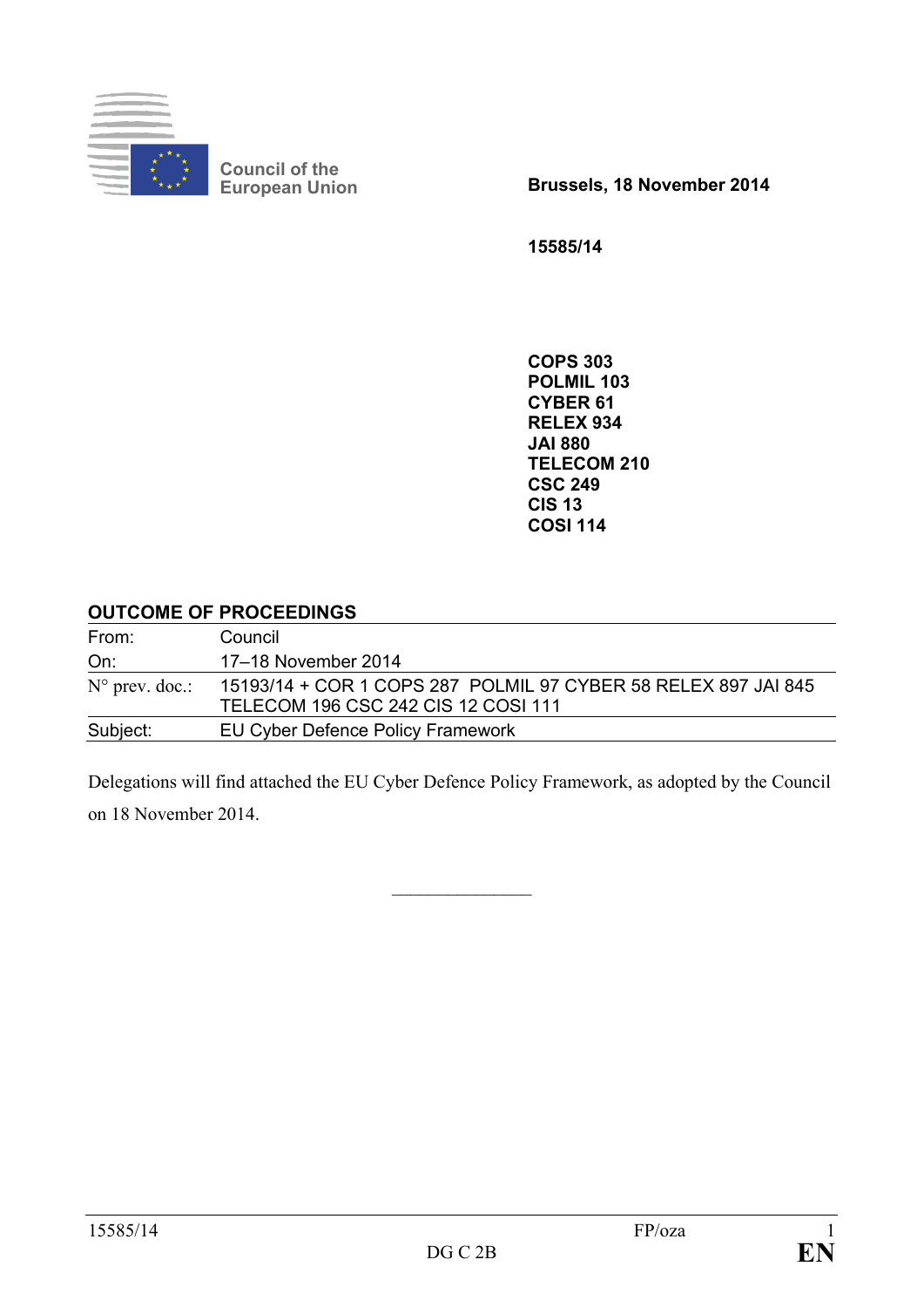## **EU CYBER DEFENCE POLICY FRAMEWORK**

### **Context and Objectives**

Cyberspace is often described as the fifth domain of military activity, equally critical to European Union (EU) Common Security and Defence Policy (CSDP) implementation as the domains of land, sea, air, and space. The successful implementation of CSDP has been increasingly dependent on the availability of, and access to, a secure cyberspace. Robust and resilient cyber defence capabilities are now required to support CSDP structures and CSDP missions and operations.

The European Council Conclusions on CSDP of December 2013 together with the Council Conclusions on CSDP of November 2013 called for the development of an EU Cyber Defence Policy Framework, on the basis of a proposal by the High Representative, in cooperation with the European Commission and the European Defence Agency (EDA).

The objective of this document is to provide a framework to the European Council and Council conclusions, as well as to the cyber defence aspects of the EU Cybersecurity Strategy<sup>[1](#page-1-0)</sup>. The document identifies priority areas for CSDP cyber defence and clarifies the roles of the different European actors, whilst fully respecting the respective responsibilities and competences of Union actors and the Member States as well as the institutional framework of the EU and its autonomy of decision-making. The implementation process of the EU Cybersecurity strategy has been agreed by the Friends of the Presidency Group on Cyber Issues.

<span id="page-1-0"></span>**<sup>1</sup>** Joint communication to the European Parliament, the Council, the European Economic and Social Committee and the Committee of the Regions "Cybersecurity Strategy of the European Union: An Open, Safe and Secure Cyberspace", of 7 February 2013, and the related General Affairs Council conclusions of 25 June 2013.  $\mathbf{1}$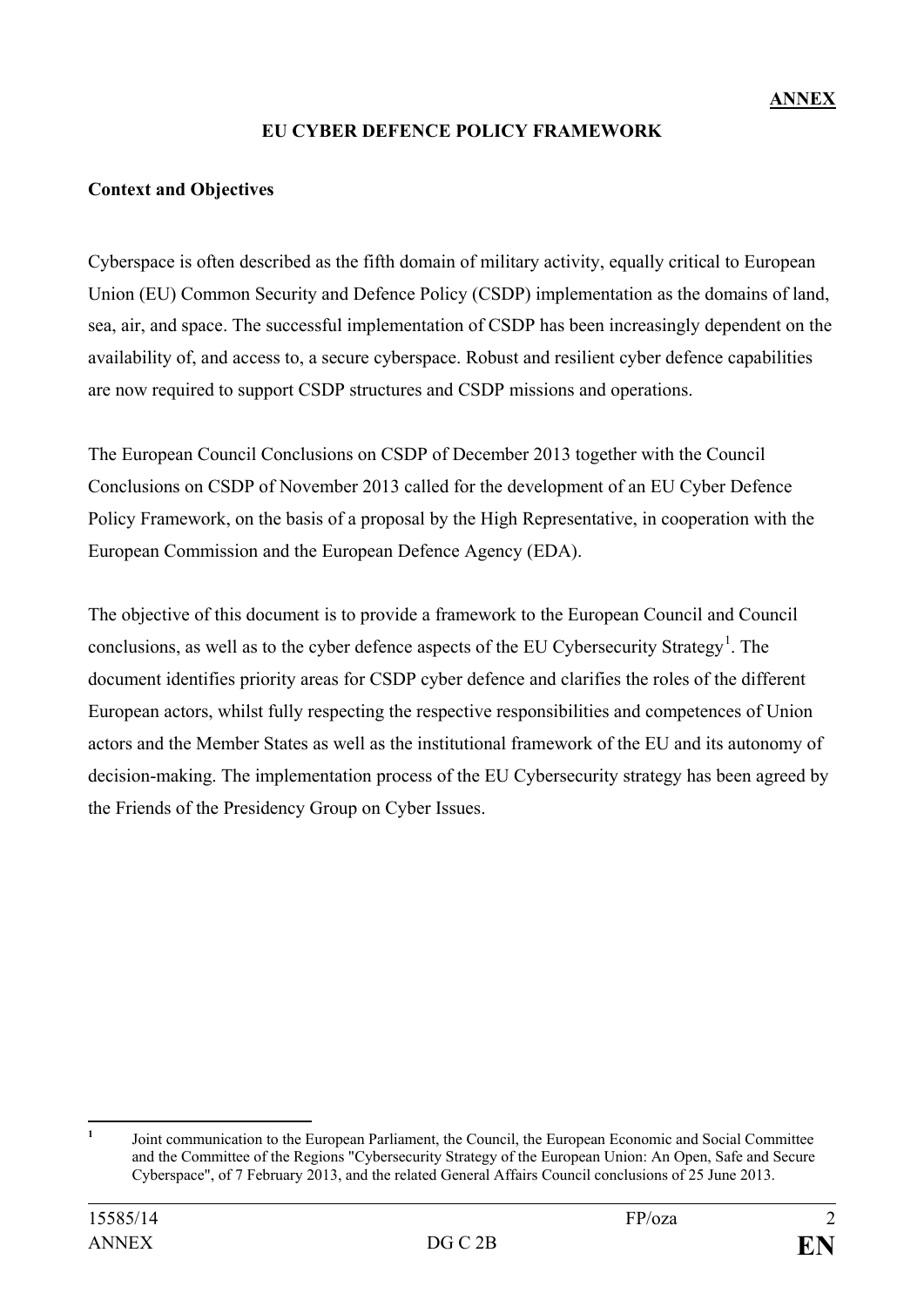A primary focus of this policy framework will be the development of cyber defence capabilities, made available by Member States for the purposes of the CSDP as well as the protection of the European External Action Service (EEAS) communication and information networks relevant to CSDP. In the area of training, emphasis is given to the development of programmes for different audiences in the CSDP chain of command. It is important that the cyber dimension is adequately addressed in exercises in order to improve the EU's ability to react to cyber crises in a CSDP context, to improve strategic decision-making procedures and to strengthen the information infrastructure architecture. Cyberspace is a rapidly developing domain where dual-use capabilities play an essential role; therefore it is necessary to develop civil-military cooperation and synergies with wider EU cyber policies to address the new challenges it presents, while respecting the Member States internal organisation and competences.

This paper outlines principles to facilitate cooperation with the private sector on cyber defence capability development, with a particular focus on strengthening Research &Technology (R&T) and the European Defence Technological and Industrial Base (EDTIB). Moreover, it also ensures coherence between the EU and the North Atlantic Treaty Organisation (NATO) cyber defence efforts and proposes areas for cooperation between them.

Finally, the objectives of cyber defence should be better integrated within the Union's crisis management mechanisms. In order to deal with the effects of a cyber crisis, relevant provisions of the Treaty of the EU and the Treaty on the Functioning of the  $EU^2$  $EU^2$  may be applicable, as appropriate.

<span id="page-2-0"></span>**<sup>2</sup>** Articles 222 TFEU and 42(7) TEU, with due consideration of Art. 17 TEU.  $\overline{2}$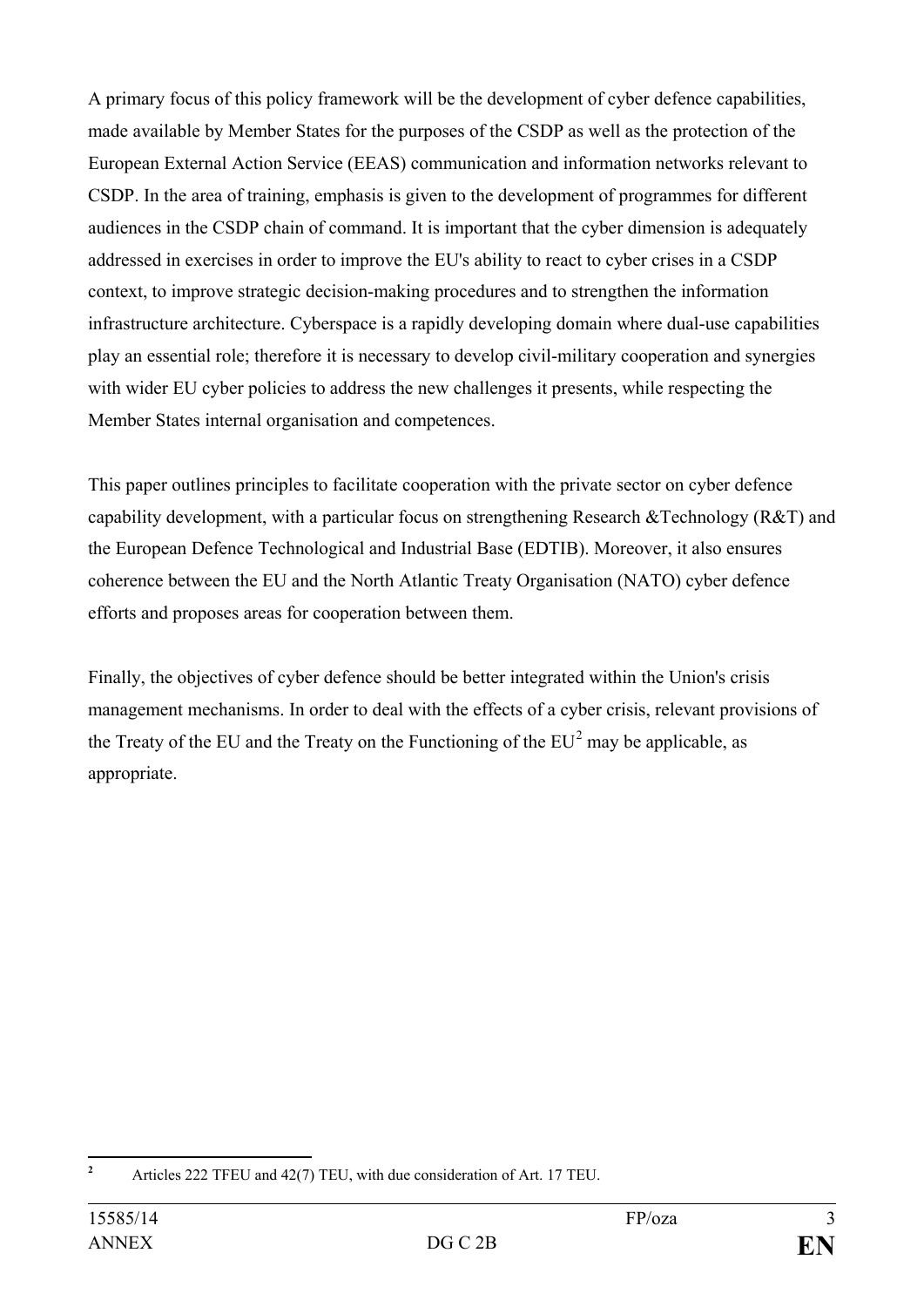#### **Priorities for the EU Cyber Defence Policy Framework**

#### **1. Supporting the development of Member States cyber defence capabilities related to CSDP**

In order to ensure the resilience of the networks supporting CSDP implementation, the focus shall be on both the improvement of the protection of EEAS managed CSDP structures' communication networks and on the Member States' development of cyber defence capabilities available for CSDP missions and operations. To this extent, Member States, the EEAS and EDA should work together to deliver effective cyber defence capability.

The development of cyber defence capabilities and technologies should address all aspects of capability development, including doctrine, leadership, organisation, personnel, training, technology, infrastructure, logistics and interoperability.

A continuous assessment of the vulnerabilities of the information infrastructures that support CSDP missions and operations is required, along with a near real-time understanding of the effectiveness of the protection. From an operational point of view, the primary focus of cyber defence activities will be to maintain the functionality of CSDP communication and information networks, unless specified otherwise within the mandate of the operations or missions.

As CSDP military operations rely on a Command, Control, Communications and Computer (C4) infrastructure provided by the Member States, a certain degree of strategic convergence when planning cyber defence requirements for the information infrastructure is necessary.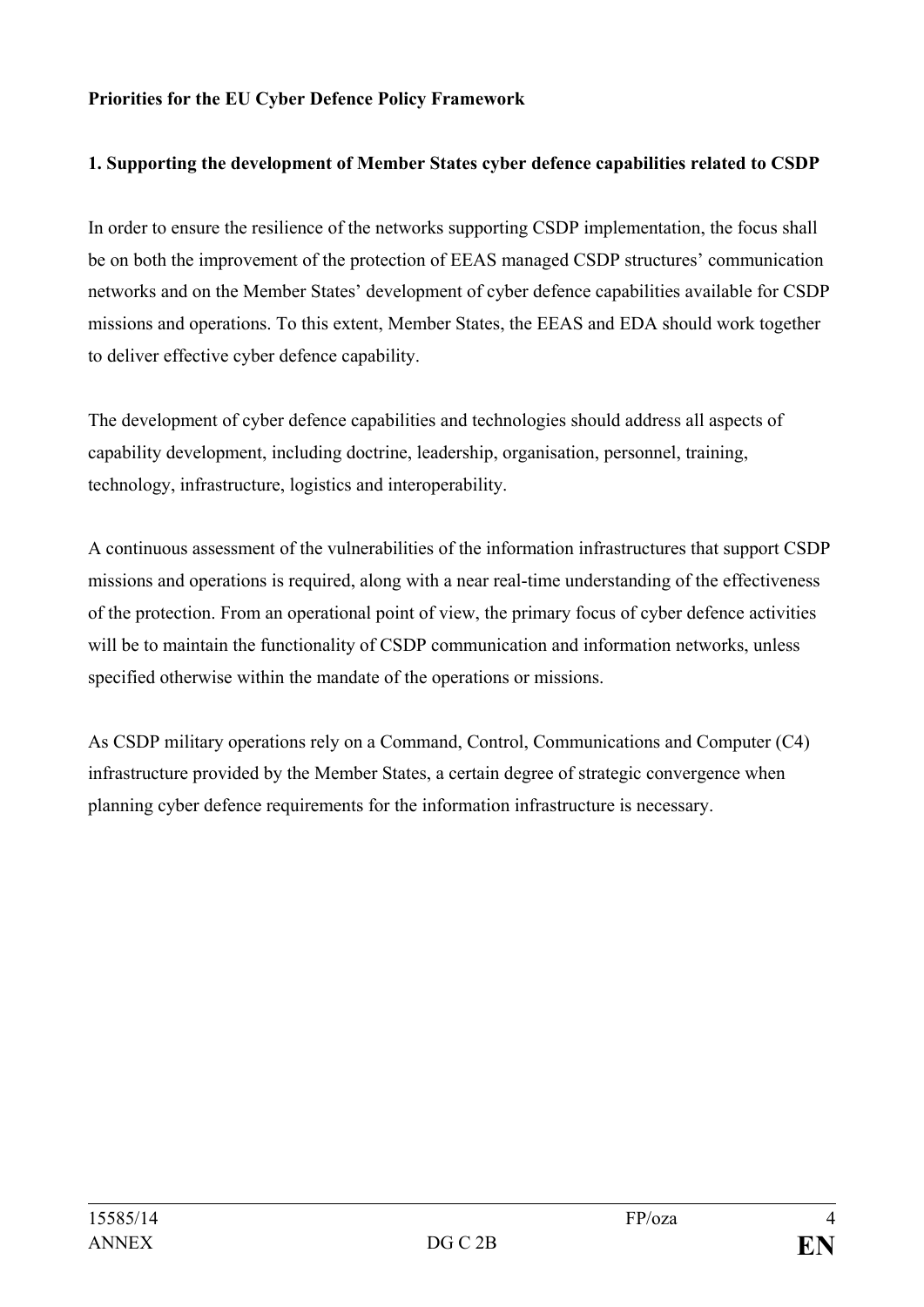**Building upon the work of the EDA Cyber Defence Project Team to develop cyber defence capabilities, the EEAS/EDA and Member States will:** 

- Use the Capability Development Plan and other instruments that facilitate and support cooperation between Member States in order to improve the degree of convergence in the planning of cyber defence requirements of the Member States at the strategic level, notably on monitoring, situational awareness, prevention, detection and protection, information sharing, forensics and malware analysis capability, lessons learned, damage containment, dynamic recovery capabilities, distributed data storage and data back-ups;
- Support current and future cyber defence related Pooling and Sharing projects for military operations (e.g. in forensics, interoperability development, standard setting);
- Develop a standard set of objectives and requirements defining the minimum level of cybersecurity and trust to be achieved by Member States, drawing on existing EU-wide experience;
- Facilitate exchanges between Member States on national cyber defence doctrines, training programmes and exercises as well as on cyber defence oriented recruitment, retention and reservists programs;
- Improve cooperation between military CERTs of the Member States on a voluntary basis, to improve the prevention and handling of incidents;
- Consider developing cyber defence training in view of EU Battlegroup certification.
- To the extent that the improvement of cyber defence capabilities depends upon civilian network and information security expertise, Member States may request assistance from ENISA.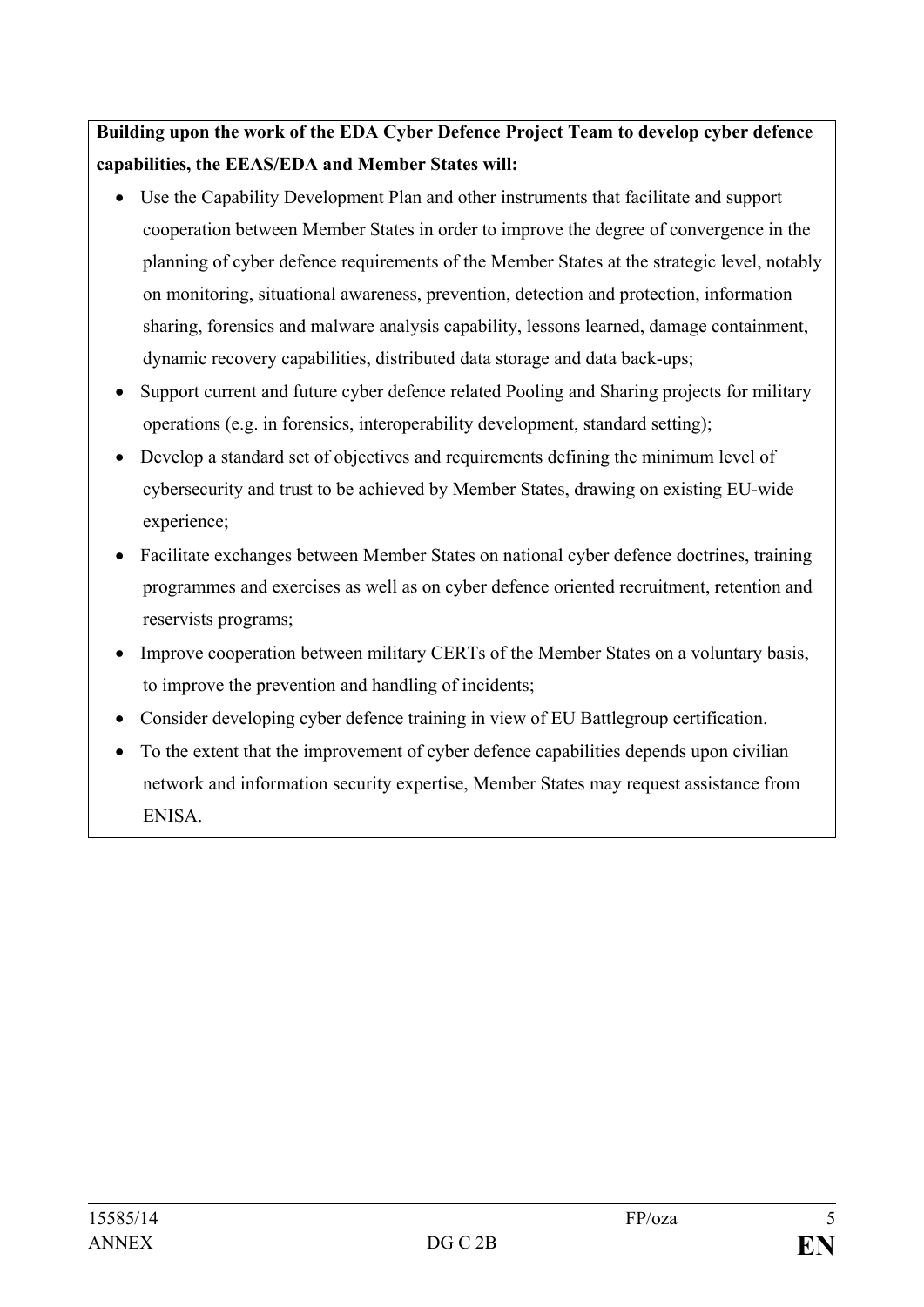#### **2. Enhancing the protection of CSDP communication networks used by EU entities**

Without prejudice to the role of the CERT-EU as the central EU cyber incident response coordination structure for all Union institutions, bodies and agencies and within the framework of the relevant rules concerning the Union budget, the EEAS shall develop an adequate and autonomous understanding of security and network defence matters and develop its own IT security capacity. It will aim to improve the resilience of the EEAS CSDP networks, with a focus on prevention, detection, incident response, situational awareness, information exchange and early warning mechanisms.

The protection of EEAS communication and information systems and the development of Information Technology (IT) security capacities are led by the EEAS MDR (Managing Directorate for Resources). Additional dedicated resources and support will also be provided by the European Union Military Staff (EUMS), Crisis Management and Planning Directorate (CMPD) and Civilian Planning and Conduct Capability (CPCC). This IT security capability will cover both classified and unclassified systems and will be an integral part of the existing operational entities.

There is also a need to streamline security rules for the information systems provided by different EU institutional actors during the conduct of CSDP operations and missions. In this context, a unified chain of command could be considered with the aim to improve the resilience of networks used for CSDP.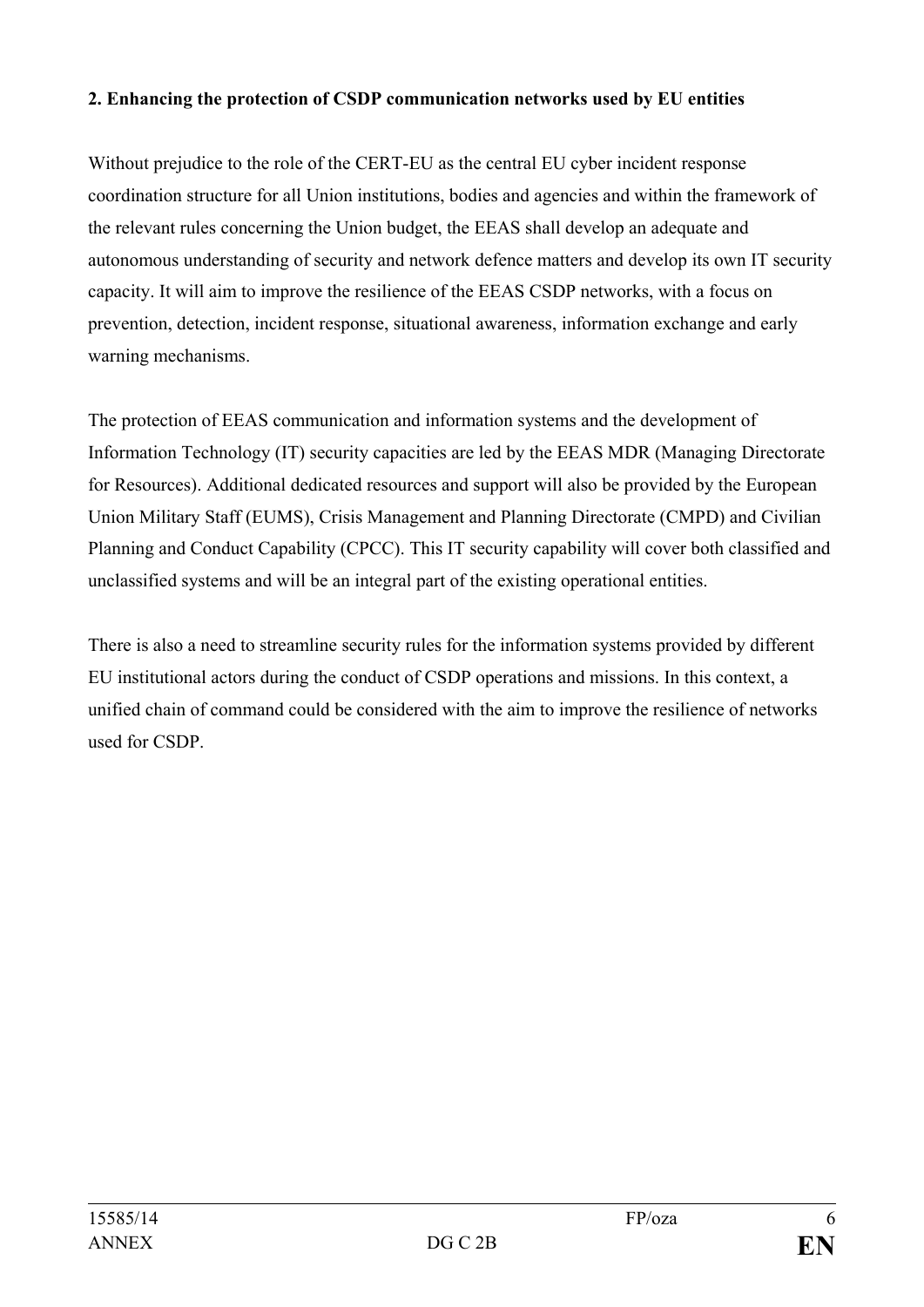**In order to improve the protection of CSDP communication networks, the MDR, EUMS, CMPD and CPCC, in cooperation with INTCEN, will:**

- Strengthen IT security capacity within the EEAS, based on existing technical capability and procedures, with a focus on prevention, detection, incident response, situational awareness, information exchange and early warning mechanism. A cooperation strategy with the CERT-EU and existing EU cyber security capabilities shall also be developed or, where available, further enhanced;
- Develop coherent IT security policy and guidelines, also taking into account technical requirements for cyber defence in a CSDP context for structures, missions and operations, bearing in mind existing cooperation frameworks and policies within the EU to achieve convergence in rules, policies and organisation;
- Building upon existing structures, strengthen cyber threat assessment and intelligence capability to identify new cyber risks and provide regular risk assessments based on the strategic threat assessment and near real-time incident information coordinated between relevant EU structures and made accessible at different classification levels;
- Promote real-time cyber threat information sharing between Member States and relevant EU entities. For this purpose, information sharing mechanisms and trust-building measures shall be developed between relevant national and European authorities, through a voluntary approach that builds on existing cooperation;
- Develop and integrate into strategic level planning, a unified cyber defence concept for CSDP military operations<sup>[3](#page-6-0)</sup> and civilian missions;
- Enhance cyber defence coordination to implement objectives related to the protection of networks used by EU institutional actors supporting CSDP, drawing on existing EU-wide experiences;
- Review regularly resource requirements and other relevant policy decisions based on the changing threat environment, in consultation with the relevant Council working groups and other EU institutions;

<span id="page-6-0"></span>**<sup>3</sup>** In the case of military operations, the current EU Concept for Cyber Defence for EU-led Military Operations should be updated in the light of this Policy Framework.  $\overline{\mathbf{3}}$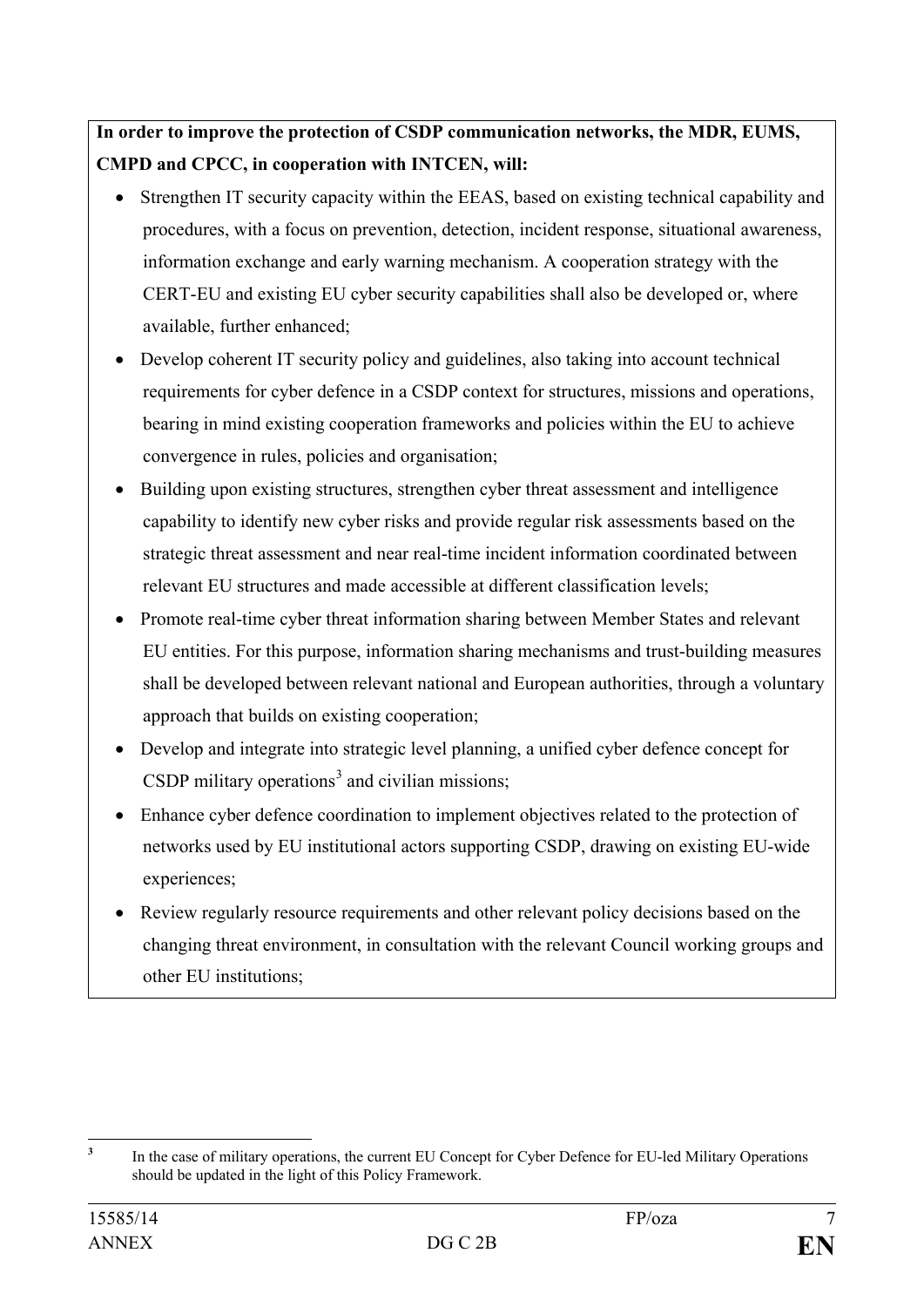## **3. Promotion of civil-military cooperation and synergies with wider EU cyber policies, relevant EU institutions and agencies as well as with the private sector**

Cyberspace is a rapidly developing domain where dual-use capabilities play an essential role and where this framework will improve the synergy between CSDP and other EU horizontal policies (such as space and maritime security policies) and strategies, such as the Maritime Security Strategy and its Action Plan. Without prejudice to Member States' internal organisation and legislation, civilmilitary cooperation in the cyber domain will benefit from dual-use cyber capability development, R&T, exchange of best practices, information exchange and early warning mechanisms, incident response risk assessments and awareness raising. Joint activities in the field of training and exercises will enhance cooperation and reduce costs across different policy areas.

**EDA, European Network and Information Security Agency (ENISA)[4](#page-7-0) , European Cybercrime Centre (EC3), together with other relevant EU Agencies, as well as the Member States are encouraged, in the CSDP environment, to enhance their cooperation in the following areas:** 

- Develop common cyber security and defence competence profiles based on international best practises and certification used by EU Institutions, taking also into account private sector certification standards;
- Contribute to develop further and adapt public sector cyber security and defence organisational and technical standards for use in the defence and security sector. Where necessary, build on the ongoing work of ENISA and EDA;
- Develop a working mechanism to exchange best practice on exercises, training and other areas of possible civilian-military synergy;
- Leverage existing EU cybercrime prevention, investigation and forensics capabilities and their enhanced utilisation in the development of cyber defence capabilities;

<span id="page-7-0"></span>**<sup>4</sup>** Within the mandate of ENISA and aligned with ENISA's multi-annual Working Plan, without overlapping with Member States' competences.  $\overline{4}$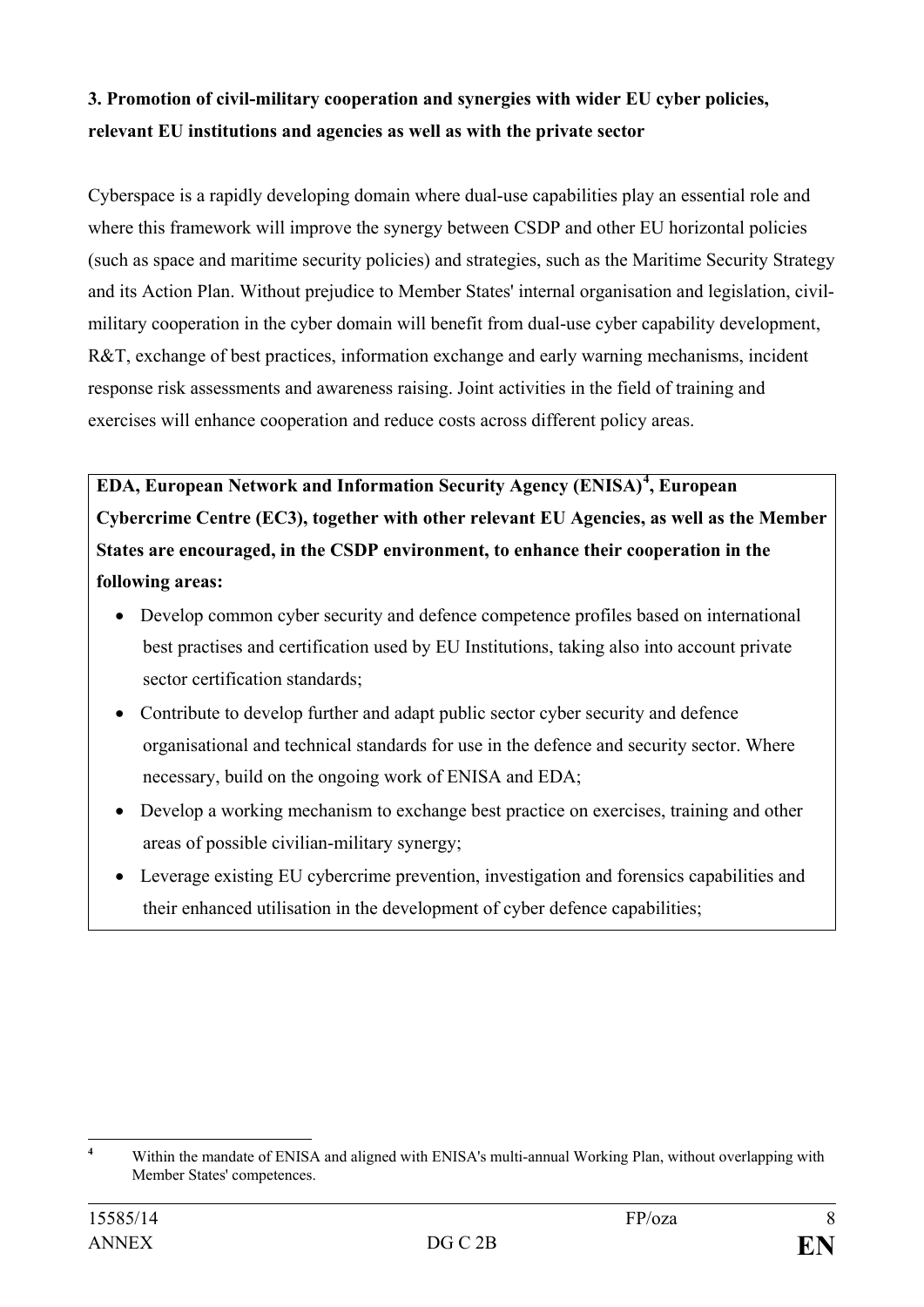Improving civilian cyber security is an important factor which contributes to overall network and information security resilience. The proposal for a Directive on Network and Information Security (NIS) is expected to increase preparedness at the national level, and strengthen cooperation at Union level between Member States both at strategic and operational level. This cooperation should involve both national authorities overseeing cybersecurity policies as well as national CERTs and CERT-EU. The public-private NIS platform aims to identify technologically neutral best practices to enhance cybersecurity and develop incentives to adopt secure ICT solutions.

#### **Research and technology in cooperation with the private sector and academia**

Operators of infrastructure and Information and Communication Technology (ICT) services for civilian and defence purposes are confronted with similar cyber security challenges, as a result of common technology and operational capability requirements. Common R&T needs and common requirements for systems are anticipated to improve the interoperability of systems in the long run, as well as to reduce the costs of solutions development. Achieving economies of scale is a necessity in order to face the ever increasing number of threats and vulnerabilities. This should in turn facilitate the preservation and growth of a competitive cyber defence industry in Europe.

Cyber defence capability development has an important R&T dimension. Within the framework of the Cyber Defence Research Agenda (CDRA) the EDA has provided a sound basis for the prioritisation of future R&T spending and capability development in both national and European environment.

The development of strong technological capacities in Europe to mitigate threats and vulnerabilities is essential. Industry will remain the primary driver for cyber defence related technology and innovation. So it will be crucial to maintain close cooperation with the private sector, seeking synergy with civilian solutions, services and capabilities wherever possible (in particular in cryptography, embedded systems, malware detection, simulation and visualisation techniques, network and communication systems protection, identification and authentication technology areas). It is also important to foster an assured and competitive European industrial cyber security supply chain by supporting the development of a robust European cybersecurity sector including through involvement with Small and Medium sized Entreprises (SMEs).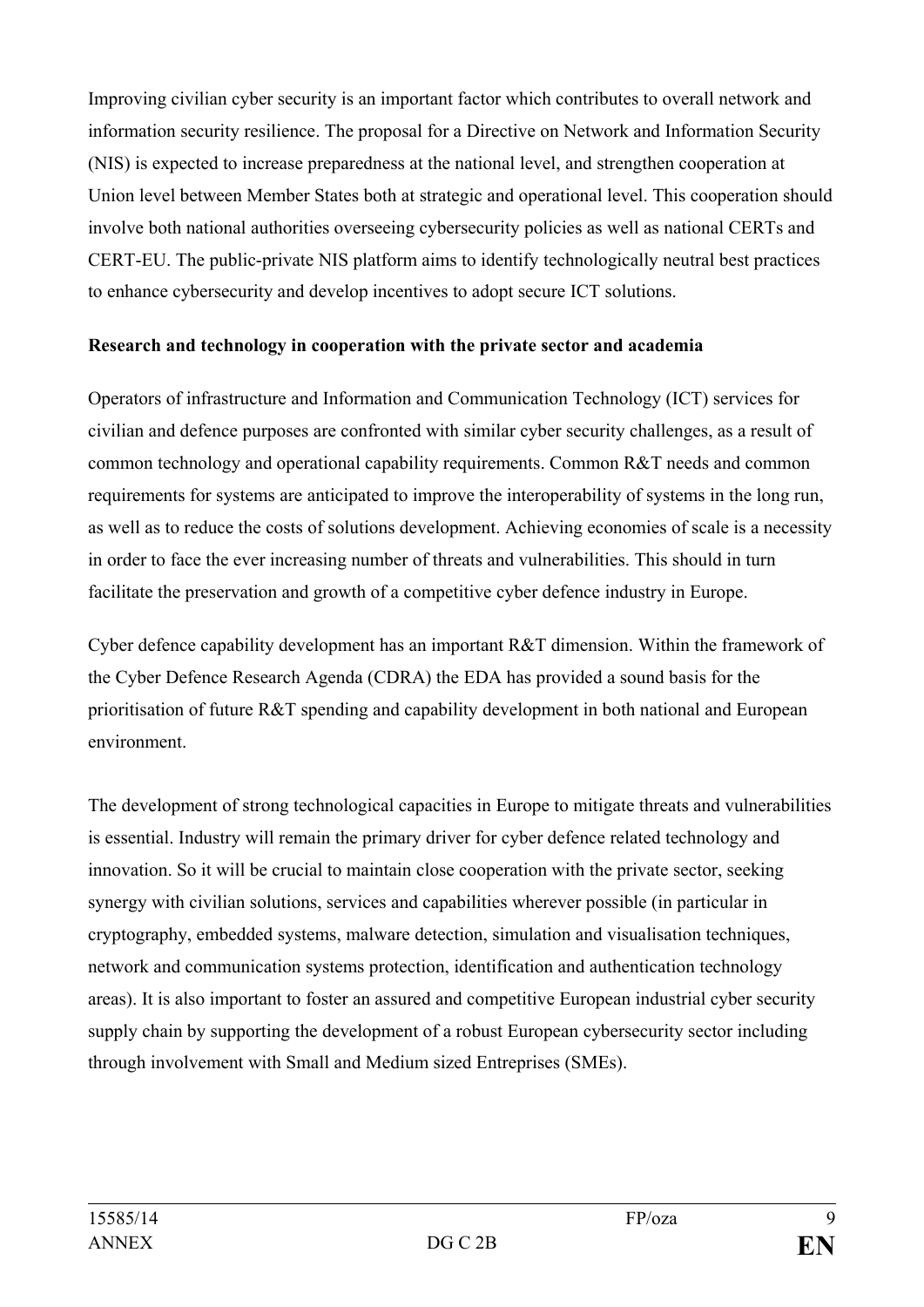**To facilitate civil-military cooperation in cyber defence capability development and to strengthen the European Defence Technological and Industrial Base[5](#page-9-0) in line with the EU approach on cyber industry, the EDA together with the Commission services, as well as the Member States will:**

- Seek synergies of R&T efforts in the military sector with civilian Research & Development programmes, such as HORIZON 2020, and consider the cyber security and defence dimension when setting up the Preparatory Action on CSDP related research;
- Share cyber security research agendas between EU institutions and agencies (e.g. Cyber Defence Research Agenda) notably through the European Framework Cooperation, and share resulting roadmaps and actions;
- Support the development of industrial eco-systems and clusters of innovation covering the whole security value chain by drawing on academic knowledge, SMEs innovation and industrial production;
- Support EU policy coherence to ensure that policy and technical aspects of EU cyber protection remain at the forefront of technology innovation and are harmonised across the EU (cyber-threat analysis and assessment capability, "security by design" initiatives, dependency management for technology access etc.);
- Contribute to improve the integration of cybersecurity and cyber defence dimensions in the programmes that have a dual-use security and defence dimension, e.g. SESAR.
- Actively support synergies with the civilian cybersecurity industrial policy development undertaken at national level by the Member States and at European level by the Commission.

<span id="page-9-0"></span>**<sup>5</sup>** Communication "Towards a More Competitive and Efficient Defence and Security Sector", COM (2013) 542  $\overline{5}$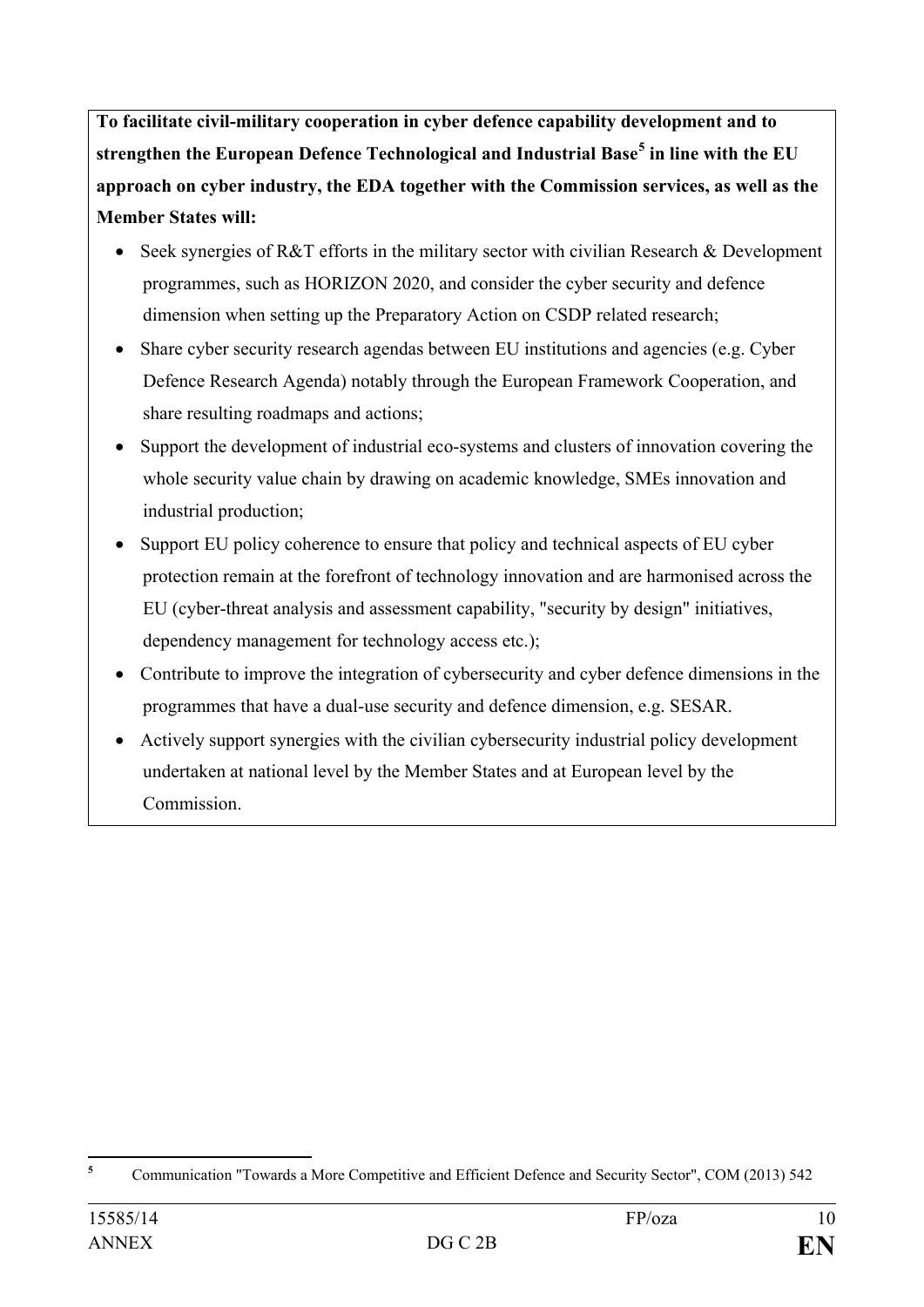#### **4. Improve training, education and exercises opportunities**

## **Training and Education**

In order to develop a common cyber defence culture at all levels of CSDP chain of command, including missions and operations, there is a need to improve cyber defence training opportunities. Moreover, during a period of shrinking defence expenditure, it is crucial that education and training budgets are used efficiently while delivering the best possible quality. Pooling and sharing cyber defence education and training at the European level will be of key importance.

# **The EEAS will set the following CSDP training priorities, together with EDA, the European Security and Defence College (ESDC) and Member States:**

- Based on the EDA Cyber Defence Training-Need-Analysis and the experiences gained in cyber security training of the ESDC, establish CSDP Training and Education for different audiences, including EEAS, personnel from CSDP missions and operations and Member States' officials;
- Propose the establishment of a cyber defence dialogue on training standards and certification with Member States, EU institutions, third countries and other international organisations, as well as with the private sector;
- Based on the EDA feasibility assessment, explore the possibility and rationale to set up a cyber defence training facility for CSDP;
- Develop further EDA courses to meet the CSDP cyber defence training requirements;
- Follow the established ESDC certification mechanisms for the training programmes in close cooperation with the relevant services in the EU institutions, based on existing standards and knowledge. Consider the possibility of setting up cyber specific modules in the framework of the Military Erasmus initiative;
- Create synergies with the training programmes of other stakeholders such as the ENISA, Europol, European Cybercrime Training and Education Group (ECTEG) and the European Police College (CEPOL);
- Explore the possibility of joint ESDC-NATO Defence College cyberdefence training programmes, open to all EU Member States, in order to foster a shared cyberdefence culture;
- Engage with European private sector training providers, as well as academic institutions, to raise the competencies and skills of personnel engaged in CSDP operations and missions.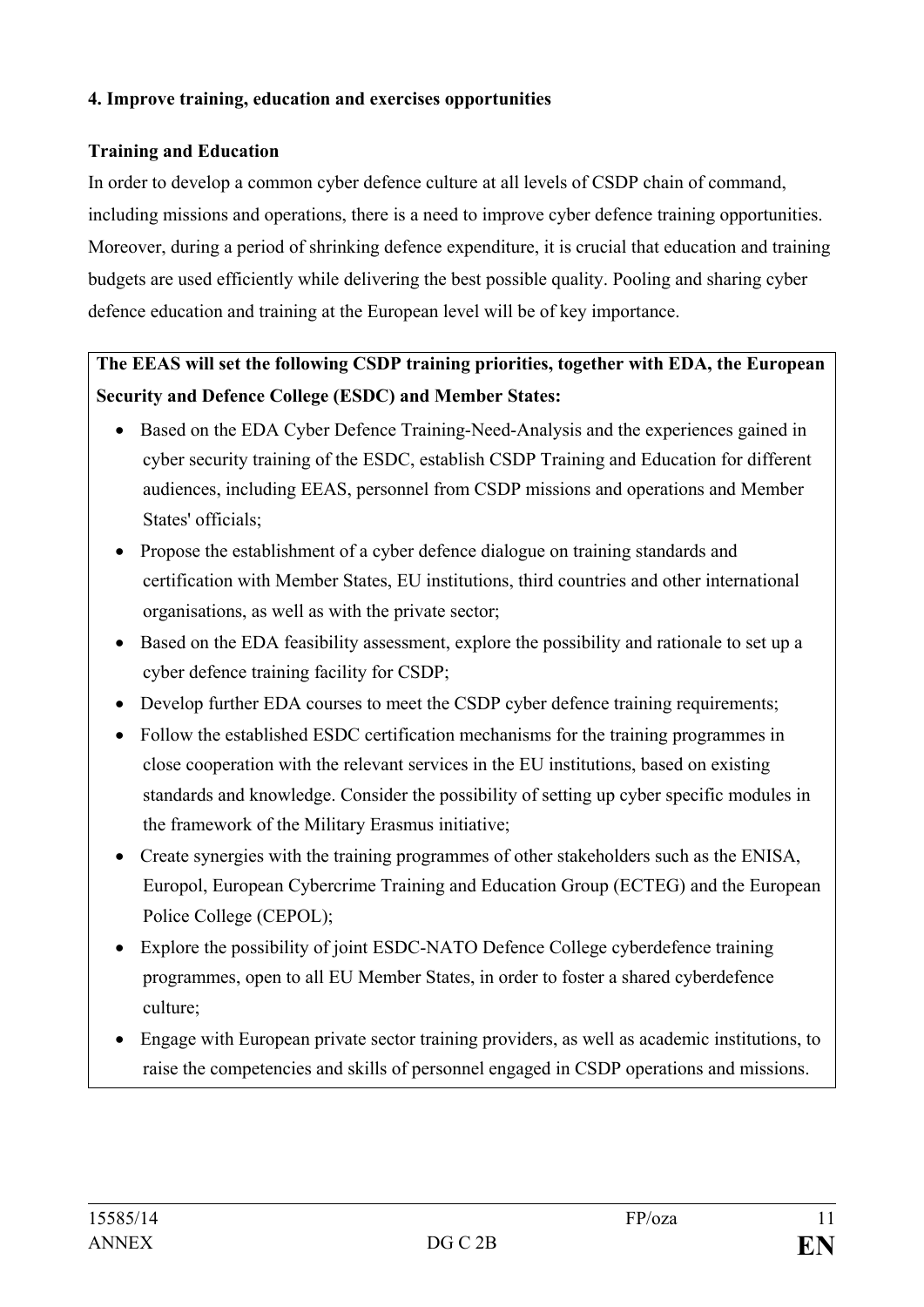### **Exercises**

There is a need to improve cyber defence exercise opportunities for military and civilian CSDP actors. Joint exercises serve as a tool to develop common knowledge and understanding of cyber defence. This will enable national forces to enhance their preparedness to operate within a multinational environment. Conducting common cyber defence exercises will also build interoperability and trust.

**The EEAS and the Member States will focus on promoting cyber defence elements in CSDP and other exercises:**

- Integrate a cyber defence dimension into existing exercise scenarios' for MILEX and MULTILAYER;
- Develop, as appropriate, a dedicated EU CSDP cyber defence exercise and explore possible coordination with pan-European cyber exercises such as *CyberEurope*, organised by ENISA;
- Consider the possibility of participating in other multinational cyber defence exercises;
- Once the EU has developed a CSDP cyber defence exercise, involve relevant international partners, such as the OSCE and NATO, in accordance with the EU exercise policy.

## **5. Enhancing cooperation with relevant international partners**

In the framework of international cooperation there is a need to ensure a dialogue with international partners, specifically NATO and other international organisations, in order to contribute to the development of effective cyber defence capabilities. Increased engagement should be sought with the work being done within the framework of the Organisation for Security and Cooperation in Europe (OSCE) and the United Nations (UN).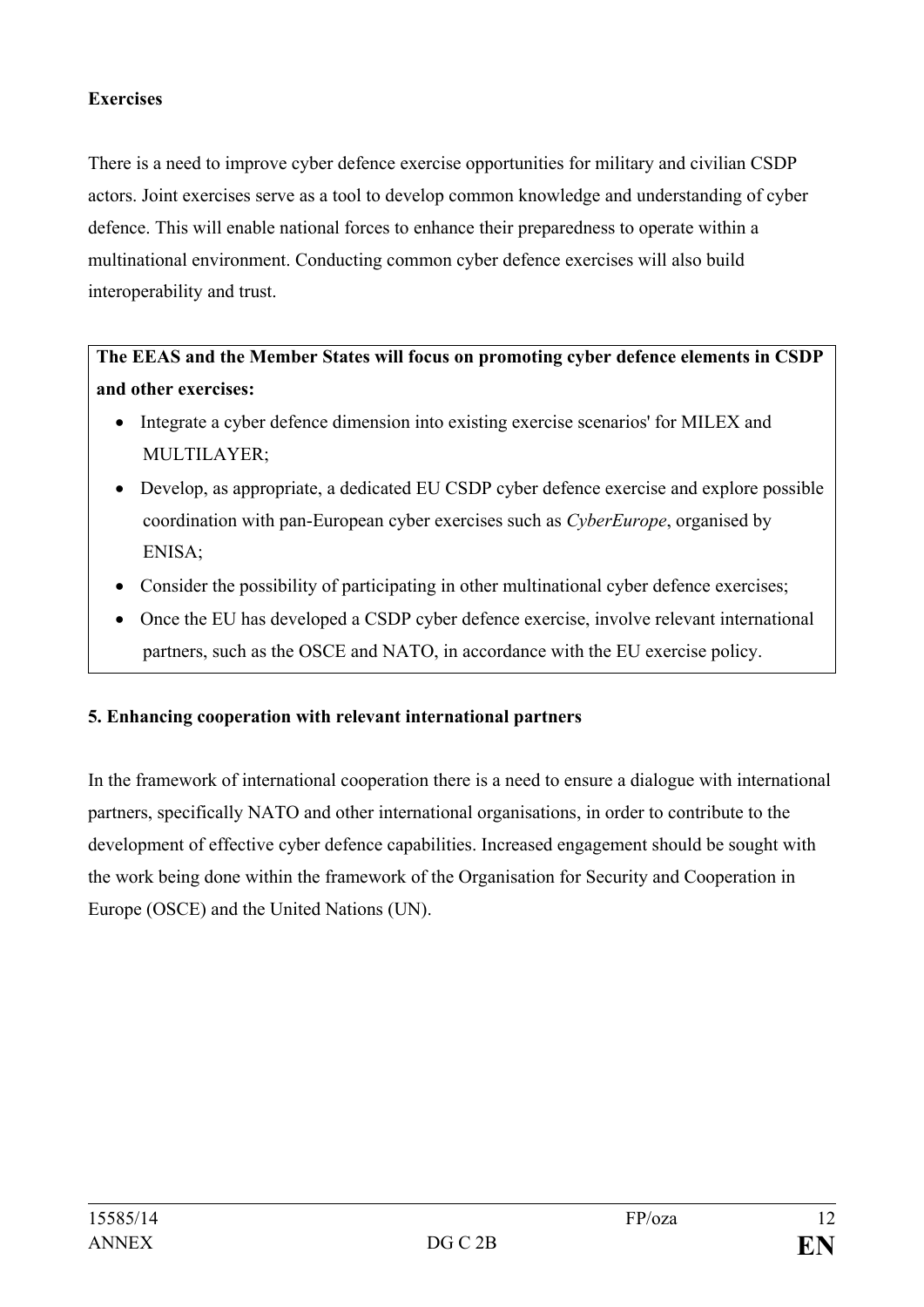There is a political will in the EU to cooperate further with NATO on cyber defence in developing robust and resilient cyber defence capabilities as required within this Policy Framework. Regular staff-to-staff consultations, cross-briefings, as well as possible meetings between the Politico-Military Group and relevant NATO committees, shall help to avoid unnecessary duplication and ensure coherence and complementarity of efforts, in line with the existing framework of cooperation with NATO.

**The EEAS and EDA, together with the Member States, will develop further cyber defence cooperation between the EU and NATO, with due respect to the institutional framework and the EU's decision-making autonomy:**

- Exchange of best practice in crisis management as well as military operations and civilian missions;
- Work on coherence in the development of cyber defence capability requirements where they overlap, especially in long-term cyber defence capability development;
- Enhance cooperation on concepts for cyber defence training and education as well as exercises;
- Utilise further the EDA liaison agreement with the NATO Cooperative Cyber Defence Centre of Excellence as an initial platform for enhanced collaboration in multinational cyber defence projects, based on appropriate assessments;
- Reinforce cooperation between the CERT-EU and relevant EU cyber defence bodies and the NCIRC (NATO Computer Incident Response Capability) in order to improve situational awareness, information sharing, early warning mechanisms and anticipate threats that could affect both organisations.

**With regard to other international organisations and relevant EU international partners, the EEAS and the EDA, together with the Member States, will, as appropriate:**

- Follow strategic developments and hold consultations in cyber defence issues with international partners (international organisations and third countries);
- Explore possibilities for cooperation on cyber defence issues, including with third countries participating in CSDP missions and operations;
- Continue to support the development of confidence building measures in cybersecurity, to increase transparency and reduce the risk of misperceptions in State behaviour, by promoting the ongoing establishment of international norms in this field.